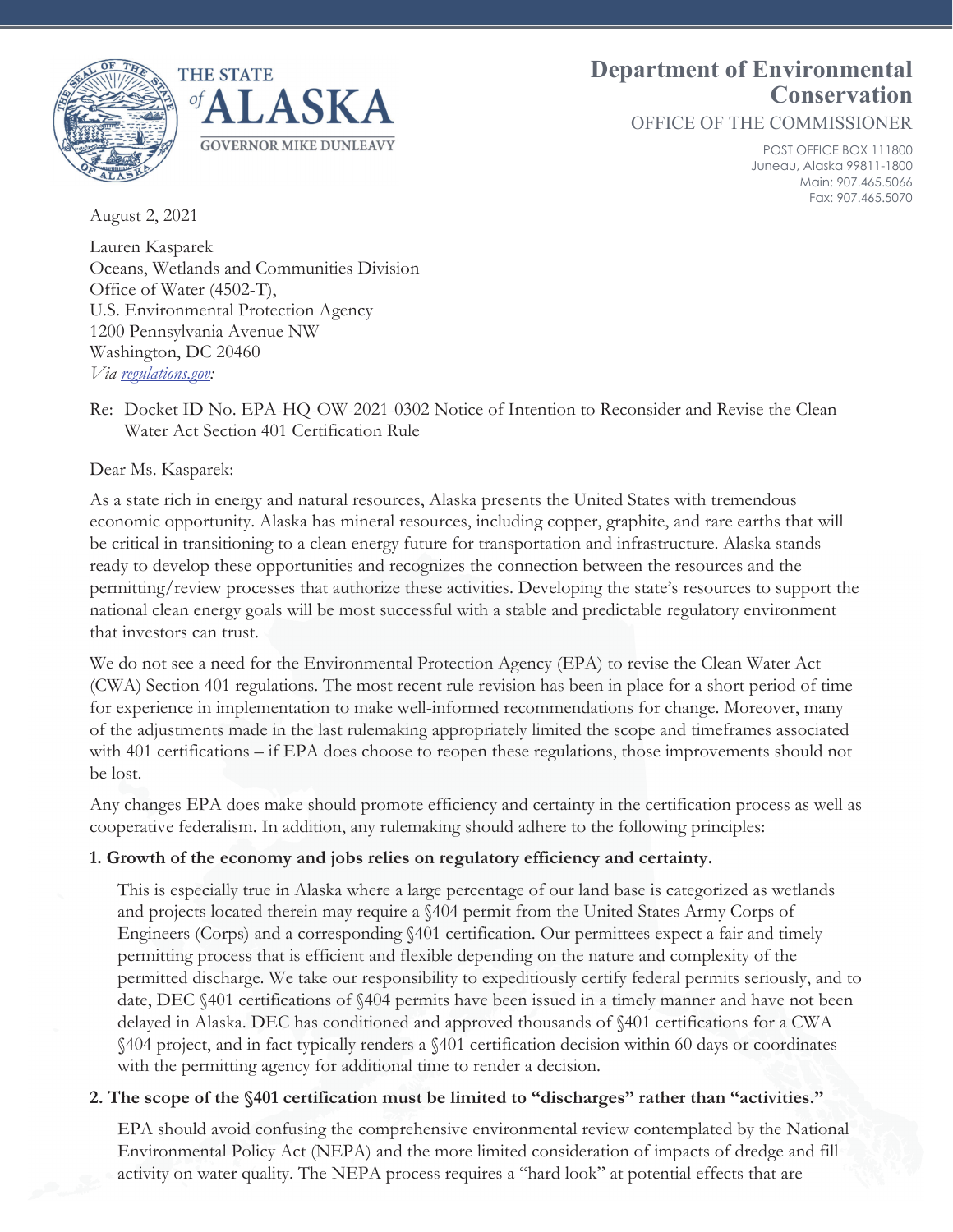reasonably foreseeable and have a reasonably close causal relationship to the proposed action. In contrast, a §401 certification should focus much more narrowly on the impacts of the dredge and fill activity under the CWA §404 permit on water quality. In most cases, including most small projects requiring a §404 permit, the certifying authority is reviewing specifically the placement or removal of fill material in waters of the United States (WOTUS). By limiting the §401 certification scope to the discharge and associated impacts, the certifying authority can more readily address that specific decision and eliminate endless speculation on tangential impacts of the broader activity for the life of the project. The broader slate of potential impacts can appropriately be evaluated under a NEPA analysis – with support and involvement from states and other stakeholders as cooperating agencies or commenters. In addition to the NEPA analysis, states and other federal agencies have other tools to address potential impacts arising from the broader scope of activity contemplated by the project needing a 401 certification. The §401 certifications should be limited to recognized discharges as outlined in the existing (2020) rule.

# **3. If states wish to address the impacts of a project beyond those authorized under a §404 permitted discharge, they should promulgate state rules to do so and not attempt to expand the scope of review to manage those impacts through the §401 process.**

The congressional intent of §401 certification was for states to apply specific water quality standards. Any proposed rules, policy, and guidance should clearly state that any approval, conditional approval, or denial of a §401 certification must be based on the state's water quality standards and regulatory authority. The potentially expansive scope of "associated activities" should not be leveraged to regulate other impacts beyond a state's enacted water quality standards and regulations. Any condition for approval or denial should be required to specifically identify which state water quality standard is at play.

#### **4. Cooperative federalism requires communication, collaboration, and respectful coordination.**

Applications received by the certifying authority should be administratively and technically complete prior to initiating the timelines for state action. Current regulations provide for applications to include:

- x the location and nature of any potential discharge that may result from the proposed project and the location of receiving waters; and
- x a description of any methods and means proposed to monitor the discharge and the equipment or measures planned to treat, control, or manage the discharge. 40 C.F.R. § 121.5.

If appropriately implemented, these requirements for an application, together with appropriate consultation and coordination with state certifying agencies, should be adequate to ensure applications are complete and well-supported before the application is submitted and the timeline for state action is initiated.

Consultation and coordination with state certifying agencies is a key element of implementation to ensure the current rules work well. For example, the reasonableness of a 60-day period can also be impacted by unanticipated changes in approach by partner agencies or the applicant. We have seen a number of instances where the EPA has determined that a particular water body is an Aquatic Resource of National Importance (ARNI) and has elevated permit decisions to the Corps in the late stages of the NEPA process. If a water body truly is an ARNI, this issue should be identified much earlier. It is not clear how a state agency can be expected to conduct an antidegradation assessment and then find out at the 11<sup>th</sup> hour that a water body under consideration should be subject to higher level protections.